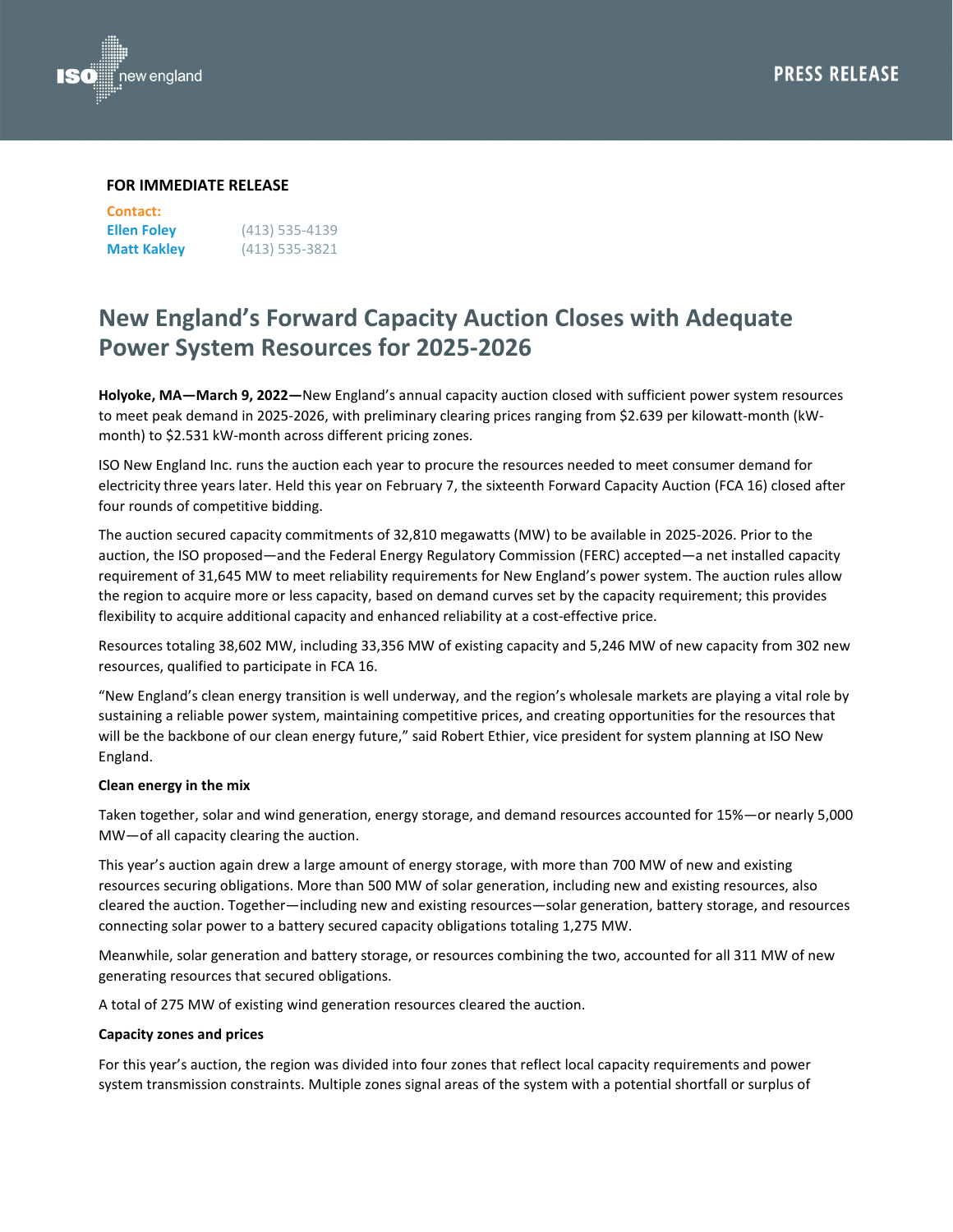

capacity due to import or export constraints, helping to ensure that capacity is located and priced appropriately. The zones for FCA 16 were:

- **Southeast New England (SENE),** including northeastern Massachusetts, Greater Boston, southeastern Massachusetts, and Rhode Island;
- **Northern New England (NNE),** including New Hampshire, Vermont and Maine;
- **"Nested" Maine,** a separate capacity zone within Northern New England; and,
- **Rest-of-Pool,** including Connecticut and western and central Massachusetts.

The three preliminary clearing prices for FCA 16 are: \$2.639 kW-month in the SENE zone, \$2.591 kW-month in the Restof-Pool zone, and \$2.531 kW-month in the NNE and Maine zones.

# **Preliminary results of FCA 16:**

- The primary auction cleared for all resources after four rounds of competitive bidding.
- The total value of the capacity market in 2025-2026 will be approximately \$1.04 billion (preliminary estimate).
- Capacity clearing the auction totaled 32,810 MW, including:
	- o 27,984 MW of generation, including 311 MW of new resources
	- $\circ$  3,323 MW (including 230 MW new) of demand resources, including energy efficiency, load management, and distributed generation resources
	- o 1,504 MW of imports from New York, Québec, Canada, and New Brunswick, Canada
- Prior to the auction, 256 MW of resources submitted retirement bids, while an additional 2 MW of resources submitted permanent de-list bids to leave the capacity market; 224 MW of these bids cleared before the auction, and 33 MW cleared during the auction.
- There were no pairings of demand bids and supply offers that could clear in the substitution auction.
- Previous clearing prices (all per kilowatt-month): **FCA 11** (2017), \$5.30; **FCA 12** (2018), \$4.63; **FCA 13** (2019), \$3.80; **FCA 14** (2020), \$2.00; **FCA 15** (2021) cleared three zonal prices: \$2.48 in the NNE and Maine zones, \$2.61 in the Rest-of-Pool zone, and \$3.98 in the SENE zone. For earlier auction clearing prices, please go to the ISO website: [Markets \(iso-ne.com\).](https://www.iso-ne.com/about/key-stats/markets/)

## **Forward Capacity Market auction basics**

The annual auction of the Forward Capacity Market is held three years before each capacity commitment period, to provide time for new resources to be developed. Capacity resources can include traditional power plants, renewable generation, imports, and demand resources such as load management and energy-efficiency measures. Resources that clear in the auction will receive a monthly capacity payment in that future year in exchange for their commitment to provide power or curtail demand when called upon by the ISO. Resources that fail to meet their capacity commitment during a shortage event must refund part of their capacity payment; this refunded money goes to resources that overperformed during the shortage event. The capacity market is separate from the energy market, where resources with and without a capacity commitment compete on a daily basis to provide power and are paid for the electricity they produce.

## **About this year's auction**

In a typical year, the ISO releases preliminary results a few days after the auction. This year, litigation-related uncertainty surrounding the status of the Killingly Energy Center led the ISO to keep FCA 16 results confidential, pending greater clarity. This approach allowed the ISO to conduct the auction in a timely fashion, consistent with the